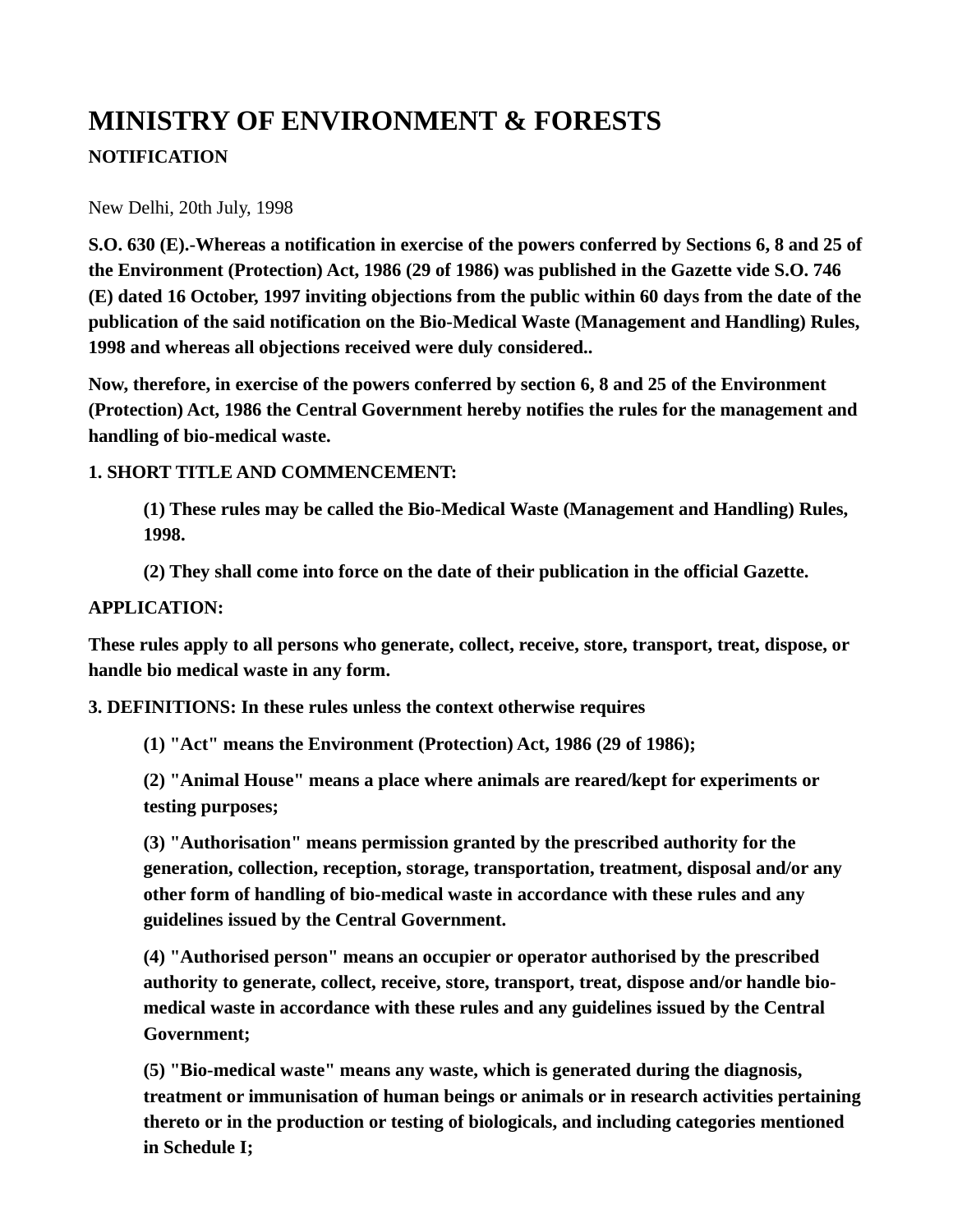**(6) "Biologicals" means any preparation made from organisms or micro-organisms or product of metabolism and biochemical reactions intended for use in the diagnosis, immunisation or the treatment of human beings or animals or in research activities pertaining thereto;** 

**(7) "Bio-medical waste treatment facility" means any facility wherein treatment. disposal of bio-medical waste or processes incidental to such treatment or disposal is carried out;** 

**(8) "Occupier" in relation to any institution generating bio-medical waste, which includes a hospital, nursing home, clinic dispensary, veterinary institution, animal house, pathological laboratory, blood bank by whatever name called, means a person who has control over that institution and/or its premises;** 

**(9) "Operator of a bio-medical waste facility" means a person who owns or controls or operates a facility for the collection, reception, storage, transport, treatment, disposal or any other form of handling of bio-medical waste;** 

**(10) "Schedule" means schedule appended to these rules;** 

## **4. DUTY OF OCCUPIER:**

**It shall be the duty of every occupier of an institution generating bio-medical waste which includes a hospital, nursing home, clinic, dispensary, veterinary institution, animal house, pathological laboratory, blood bank by whatever name called to take all steps to ensure that such waste is handled without any adverse effect to human health and the environment.** 

## **5. TREATMENT AND DISPOSAL**

**(1) Bio-medical waste shall be treated and disposed of in accordance with Schedule I, and in compliance with the standards prescribed in Schedule V.** 

**(2) Every occupier, where required, shall set up in accordance with the time-schedule in Schedule VI, requisite bio-medical waste treatment facilities like incinerator, autoclave, microwave system for the treatment of waste, or, ensure requisite treatment of waste at a common waste treatment facility or any other waste treatment facility.** 

# **6. SEGREGATION, PACKAGING, TRANSPORTATION AND STORAGE**

**(1) Bio-medical waste shall not be mixed with other wastes.** 

**(2) Bio-medical waste shall be segregated into containers/bags at the point of generation in accordance with Schedule II prior to its storage, transportation, treatment and disposal. The containers shall be labeled according to Schedule III.** 

**(3) If a container is transported from the premises where bio-medical waste is generated to any waste treatment facility outside the premises, the container shall, apart from the label prescribed in Schedule III, also carry information prescribed in Schedule IV.** 

**(4) Notwithstanding anything contained in the Motor Vehicles Act, 1988, or rules thereunder, untreated biomedical waste shall be transported only in such vehicle as may be authorised for the purpose by the competent authority as specified by the government.**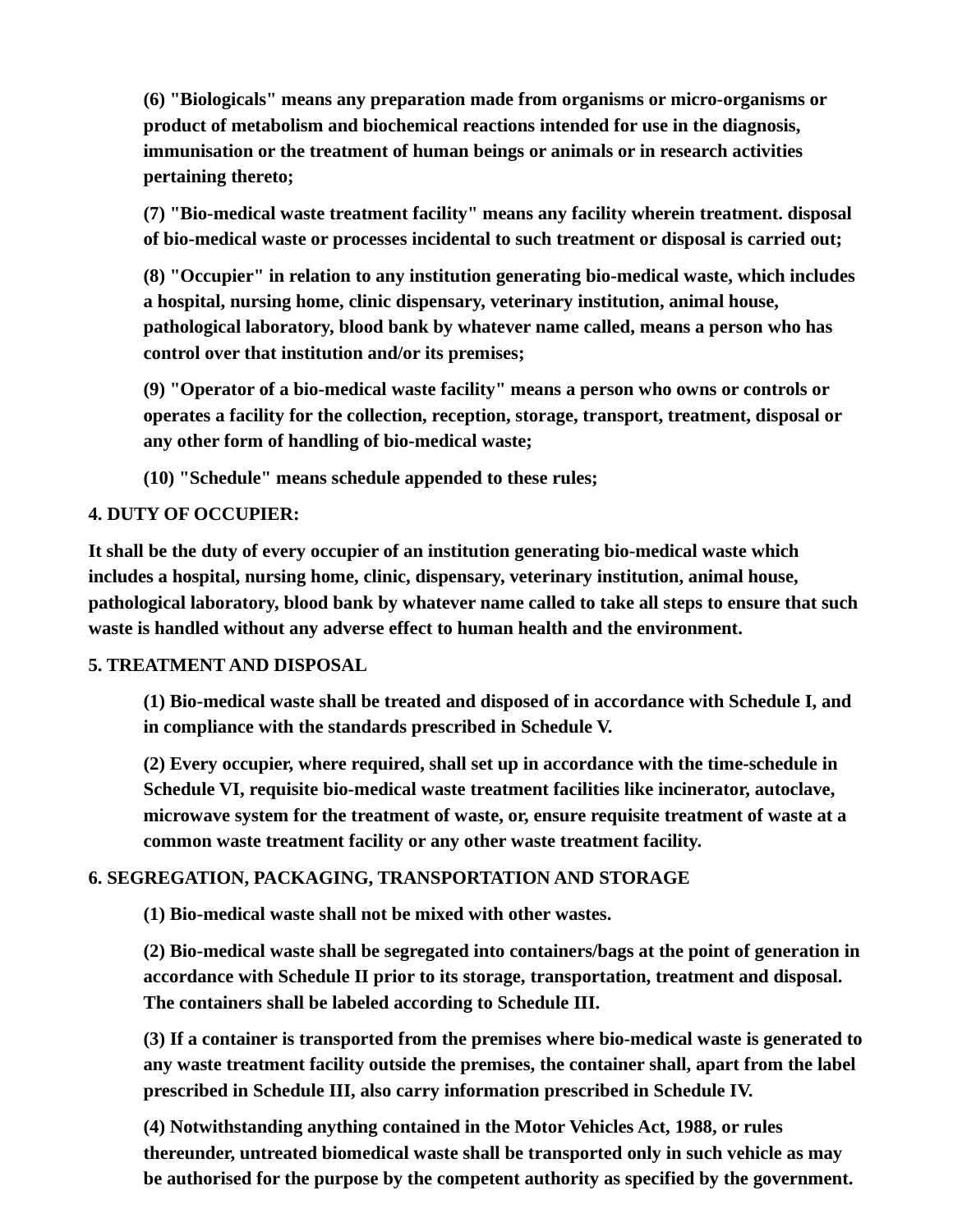**(5) No untreated bio-medical waste shall be kept stored beyond a period of 48 hours** 

**Provided that if for any reason it becomes necessary to store the waste beyond such period, the authorised person must take permission of the prescribed authority and take measures to ensure that the waste does not adversely affect human health and the environment.** 

## **7. PRESCRIBED AUTHORITY**

**(1) The Government of every State and Union Territory shall establish a prescribed authority with such members as may be specified for granting authorisation and implementing these rules. If the prescribed authority comprises of more than one member, a chairperson for the authority shall be designated.** 

**(2) The prescribed authority for the State or Union Territory shall be appointed within one month of the coming into force of these rules.** 

**(3) The prescribed authority shall function under the supervision and control of the respective Government of the State or Union Territory.** 

**(4) The prescribed authority shall on receipt of Form 1 make such enquiry as it deems fit and if it is satisfied that the applicant possesses the necessary capacity to handle biomedical waste in accordance with these rules, grant or renew an authorisation as the case may be.** 

**(5) An authorisation shall be granted for a period of three years, including an initial trial period of one year from the date of issue. Thereafter, an application shall be made by the occupier/operator for renewal. All such subsequent authorisation shall be for a period of three years. A provisional authorisation will be granted for the trial period, to enable the occupier/operator to demonstrate the capacity of the facility.** 

**(6) The prescribed authority may after giving reasonable opportunity of being heard to the applicant and for reasons thereof to be recorded in writing, refuse to grant or renew authorisation.** 

**(7) Every application for authorisation shall be disposed of by the prescribed authority within ninety days from the date of receipt of the application.** 

**(8) The prescribed authority may cancel or suspend an authorisation, if for reasons, to be recorded in writing, the occupier/operator has failed to comply with any provision of the Act or these rules :** 

**Provided that no authorisation shall be cancelled or suspended without giving a reasonable opportunity to the occupier/operator of being heard.** 

## **8. AUTHORISATION**

**(1) Every occupier of an institution generating, collecting, receiving, storing, transporting, treating, disposing and/or handling bio-medical waste in any other manner, except such occupier of clinics, dispensaries, pathological laboratories, blood banks providing**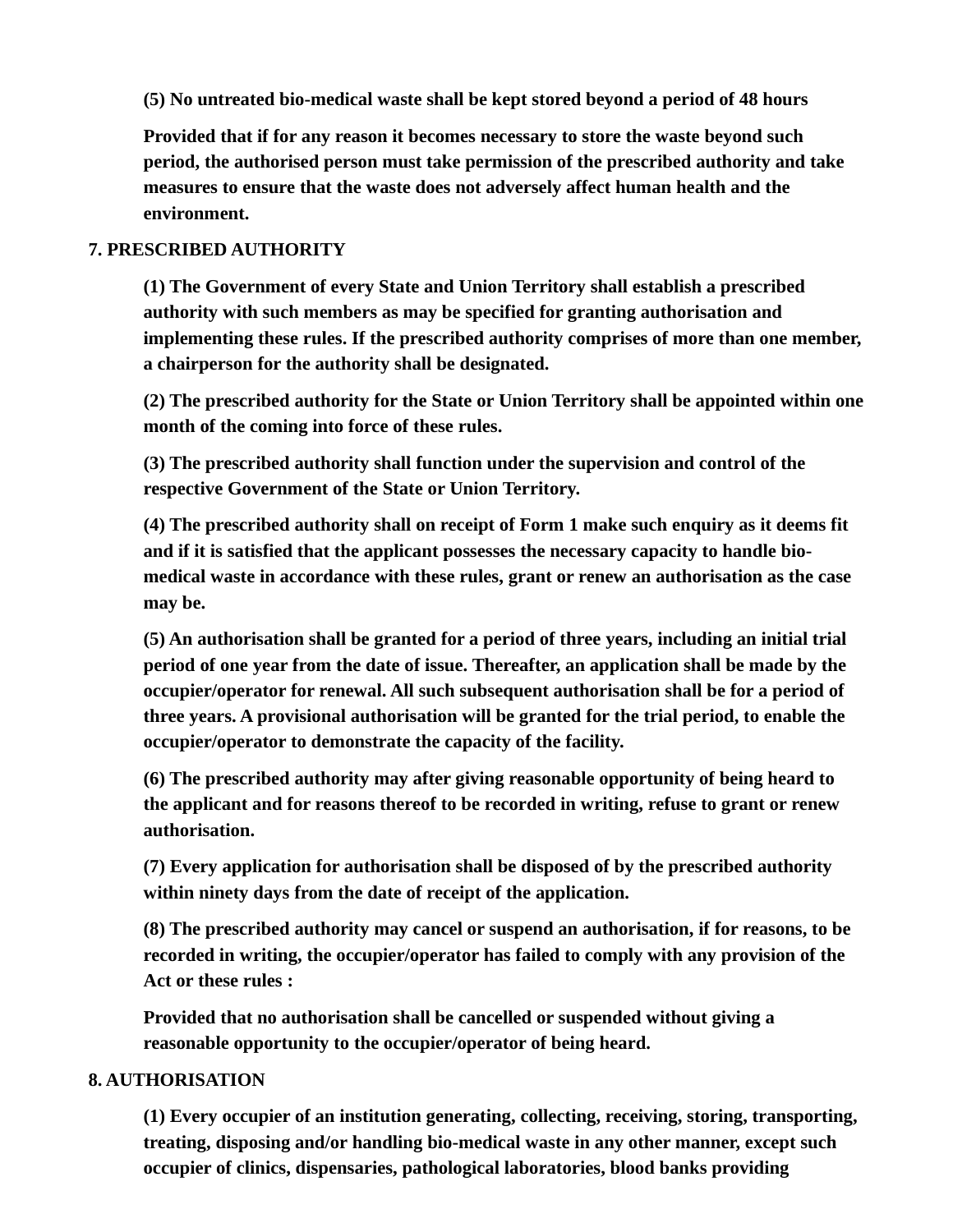**treatment/service to less than 1000 (one thousand) patients per month, shall make an application in Form 1 to the prescribed authority for grant of authorisation.** 

**(2) Every operator of a bio-medical waste facility shall make an application in Form 1 to the prescribed authority for grant of authorisation.** 

**(3) Every application in Form 1 for grant of authorisation shall be accompanied by a fee as may be prescribed by the Government of the State or Union Territory.** 

#### **9. ADVISORY COMMITTEE**

**The Government of every State/Union Territory shall constitute an advisory committee. The committee will include experts in the field of medical and health, animal husbandry and veterinary sciences, environmental management, municipal administration, and any other related department or organisation including non-governmental organisations. The State Pollution Control Board/Pollution Control Committee shall be represented. As and when required, the committee shall advise the Government of the State/Union Territory and the prescribed authority about matters related to the implementation of these rules.** 

#### **10. ANNUAL REPORT**

**Every occupier/operator shall submit an annual report to the prescribed authority in Form 11 by 31 January every year, to include information about the categories and quantities of bio-medical wastes handled during the preceding year. The prescribed authority shall send this information in a compiled form to the Central Pollution Control Board by 31 March every year.** 

#### **11. MAINTENANCE OF RECORDS**

**(1) Every authorised person shall maintain records related to the generation, collect ' ion, reception, storage, transporation, treatment, disposal and/or any form of handling of biomedical waste in accordance with these rules and any guidelines issued.** 

**(2) All records shall be subject to inspection and verification by the prescribed authority at any time.** 

#### **12. ACCIDENT REPORTING**

**When any accident occurs at any institution or facility or any other site where bio-medical waste is handled or during transportation of such waste, the authorised person shall report the accident in Form Ill to the prescribed authority forthwith.** 

#### **13. APPEAL**

**Any person aggrieved by an order made by the prescribed authority under these rules may, within thirty days from the date on which the order is communicated to him, prefer an appeal to such authority as the Government of State/Union Territory may think fit to constitute :** 

**Provided that the authority may entertain the appeal after the expiry of the said period of thirty days if it is satisfied that the appellant was prevented by sufficient cause from filing**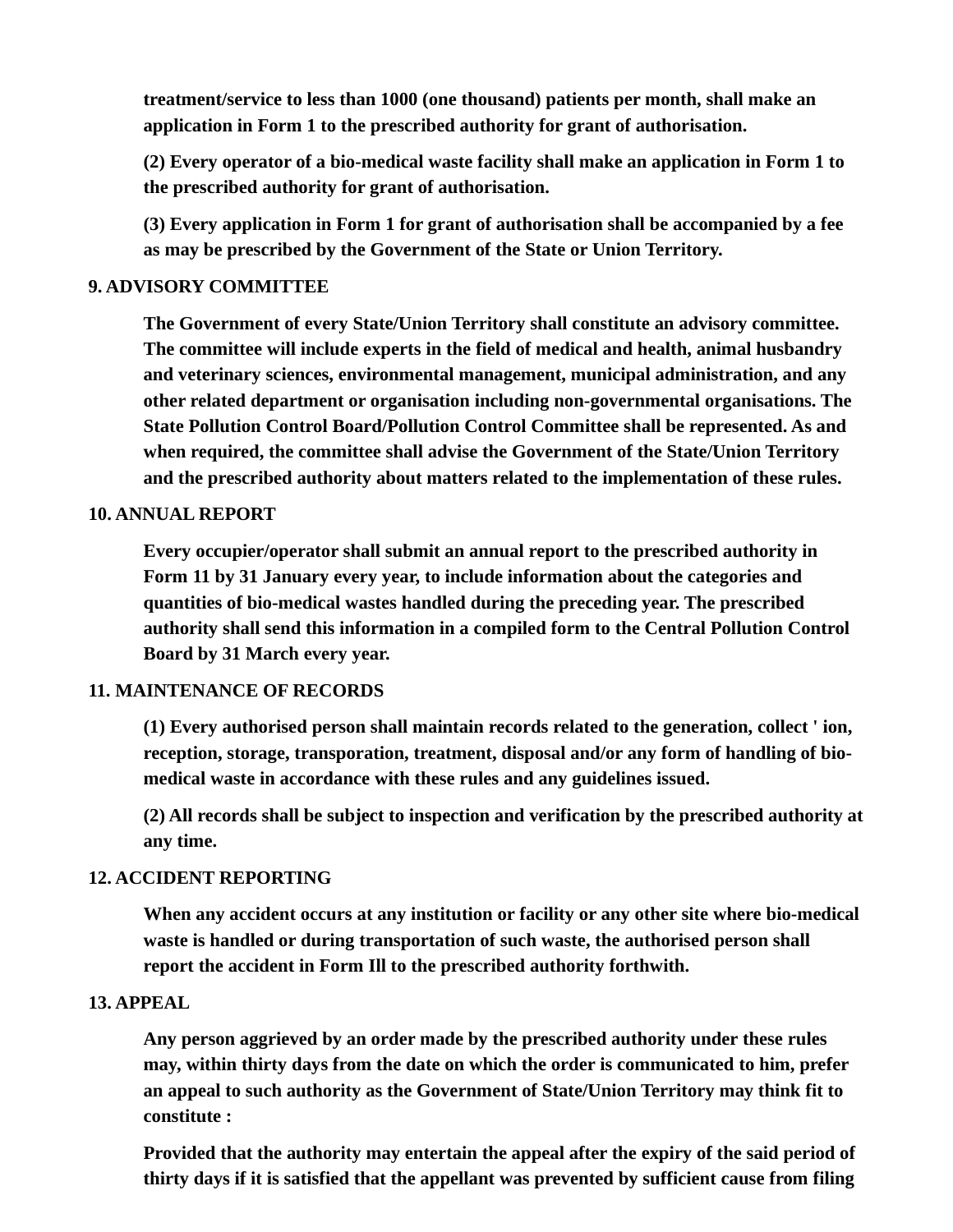#### **the appeal in time.**

#### **SCHEDULE I**

**(See Rule 5)**

**CATEGORIES OF BIO-MEDICAL WASTE ----------------------------------------------------------------------------------- ------------------------------------- Option Waste Category Treatment & Disposal ----------------------------------------------------------------------------------- ------------------------------------- Category No. I Human Anatomical Waste (human tissues, organs, body parts) incineration@/deep burial\* Category No. 2 Animal Waste (animal tissues, organs, body parts carcasses, bleeding parts, fluid, incineration@/deep burial\* blood and experimental animals used in research, waste generated by veterinary hospitals colleges, discharge from hospitals, animal houses) Category No 3 Microbiology & Biotechnology Waste (wastes from laboratory cultures, stocks or specimens of microlocal autoclaving/micro organisms live or attenuated vaccines, human and animal cell waving/incineration@ culture used in research and infectious agents from research and industrial laboratories, wastes from production of biologicals, toxins, dishes and devices used for transfer of cultures) Category No 4 Waste sharps (needles, syringes, scalpels, blades, glass, etc. that may cause disinfection (chemical treat puncture and cuts. This includes both used and unused sharps) ment@01/auto claving/micro waving and mutilation/ shredding" Category No 5 Discarded Medicines and Cytotoxic drugs (wastes comprising of outdated, contaminated and discarded inc ineratio n@/destruct ion and medicines) drugs disposal in secured landfills Category No 6 Solid Waste (Items contaminated with blood, and body fluids including cotton, dressings, soiled plaster casts, lines, beddings, other material incineration@ contaminated with blood) autoclaving/microwaving Category No. 7 Solid Waste**

**(wastes generated from disposable items other than the waste shaprs**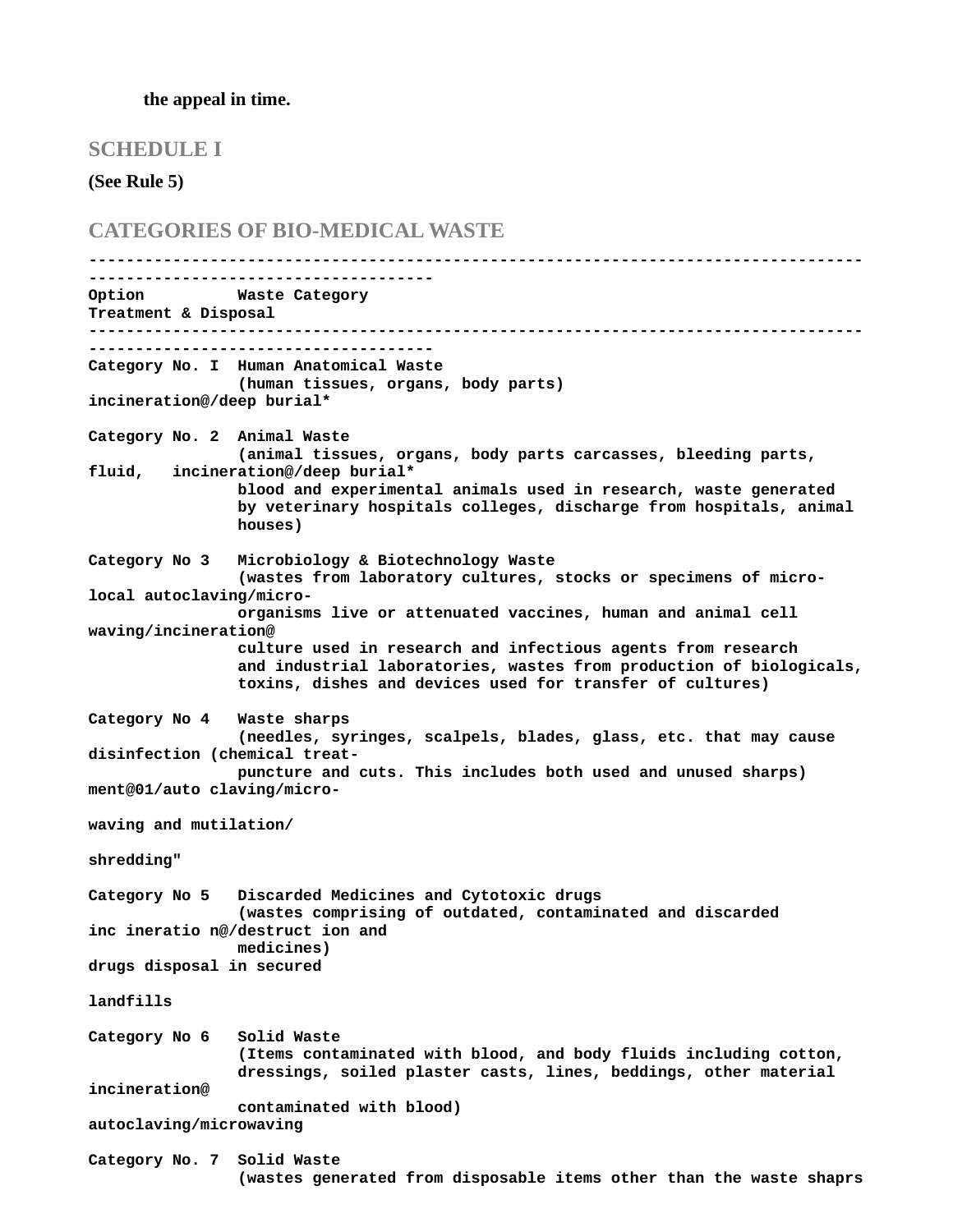```
disinfection by chemical
                 such as tubings, catheters, intravenous sets etc). 
treatment@@ autoclaving/
microwaving and mutilation/
shredding##
Category No. 8 Liquid Waste
                 (waste generated from laboratory and washing, cleaning, house-
disinfection by chemical
                 keeping and disinfecting activities) 
treatment@@ and discharge
into drains.
Category No. 9 Incineration Ash
                 (ash from incineration of any bio-medical waste) 
disposal in municipal landfill
Category No. 10 Chemical Waste
                 (chemicals used in production of biologicals, chemicals used in 
chemical treatment@@ and
                 disinfection, as insecticides, etc.) 
discharge into drains for
liquids and secured landfill
for solids
-----------------------------------------------------------------------------------
   -------------------------------------
```
**@@ Chemicals treatment using at least 1% hypochlorite solution or any other equivalent chemical reagent. It must be ensured that chemical treatment ensures disinfection.** 

**## Multilation/shredding must be such so as to prevent unauthorised reuse.** 

**@ There will be no chemical pretreatment before incineration. Chlorinated plastics shall not be incinerated.** 

**\* Deep burial shall be an option available only in towns with population less than five lakhs and in rural areas.** 

## **SCHEDULE II**

**(see Rule 6)**

# **COLOUR CODING AND TYPE OF CONTAINER FOR DISPOSAL OF BIO-MEDICAL WASTES**

| Colour<br>Conding | <b>Type of Container -I Waste Category</b> | <b>Treatment options as per</b><br>Schedule I |
|-------------------|--------------------------------------------|-----------------------------------------------|
| Yellow            | Plastic bag Cat. 1, Cat. 2, and Cat. 3,    | Incineration/deep burial                      |
|                   |                                            |                                               |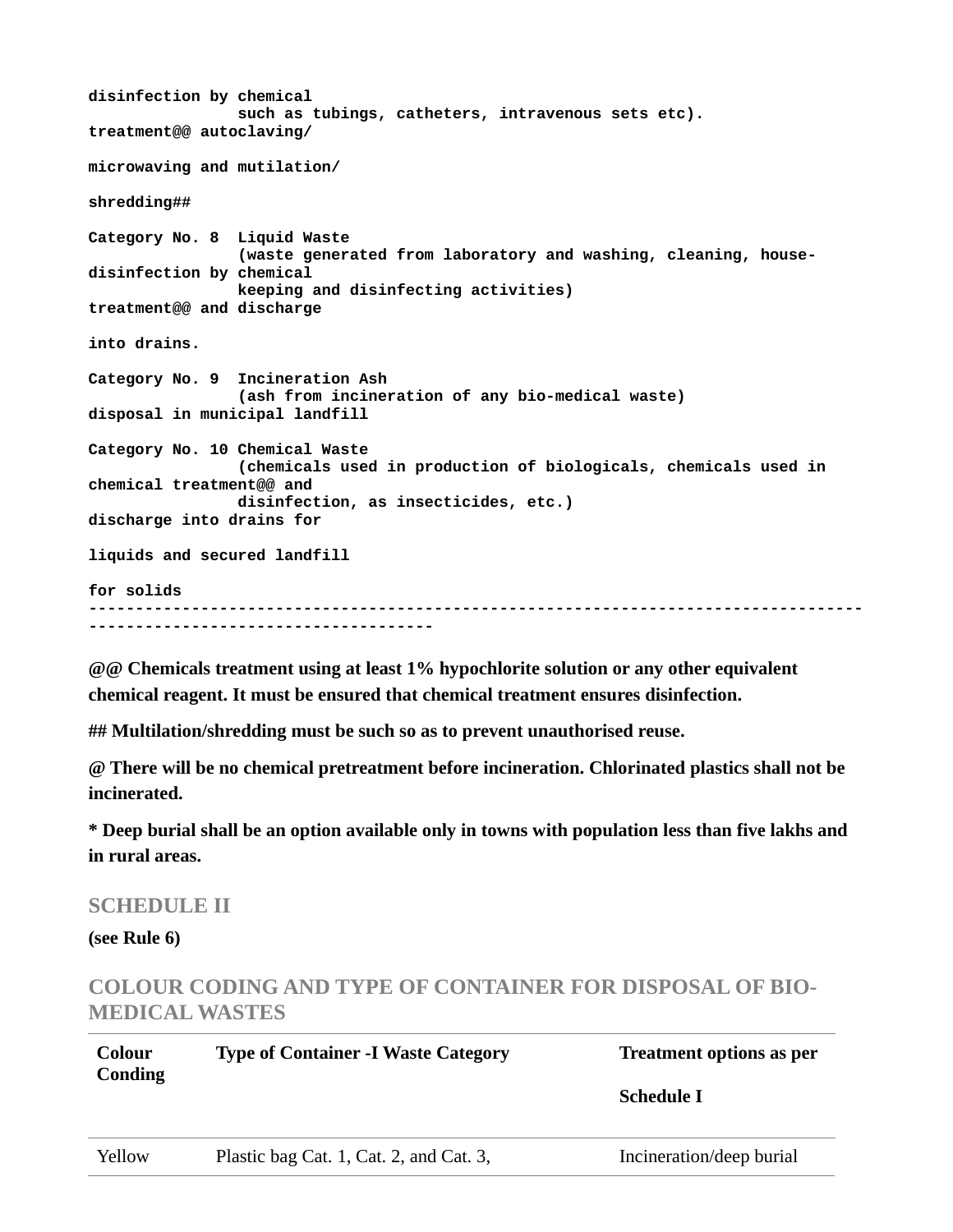Cat. 6.

| Red          | Disinfected container/plastic bag Cat. 3, Cat. 6,<br>Cat.7. | Autoclaving/Microwaving/     |  |  |  |
|--------------|-------------------------------------------------------------|------------------------------|--|--|--|
|              |                                                             | Chemical Treatment           |  |  |  |
| Blue/White   | Plastic bag/puncture proof Cat. 4, Cat. 7.                  | Autoclaving/Microwaving/     |  |  |  |
| translucent  | Container                                                   | Chemical Treatment and       |  |  |  |
|              |                                                             | destruction/shredding        |  |  |  |
| <b>Black</b> | Plastic bag Cat. 5 and Cat. 9 and                           | Disposal in secured landfill |  |  |  |
|              | Cat. 10. (solid)                                            |                              |  |  |  |

#### **Notes:**

**1. Colour coding of waste categories with multiple treatment options as defined in Schedule I, shall be selected depending on treatment option chosen, which shall be as specified in Schedule I.** 

**2. Waste collection bags for waste types needing incineration shall not be made of chlorinated plastics.** 

**3. Categories 8 and 10 (liquid) do not require containers/bags.** 

**4. Category 3 if disinfected locally need not be put in containers/bags.** 

## **SCHEDULE III**

#### **(see Rule 6)**

**LABEL FOR BIO-MEDICAL WASTE CONTAINERS/BAGS**

#### **HANDLE WITH CARE**

**Note : Lable shall be non-washable and prominently visible.** 

# **SCHEDULE IV**

## **(see Rule 6)**

**LABEL FOR TRANSPORT OF BIO-MEDICAL WASTE CONTAINERS/BAGS**

 **Day ............ Month .............. Year ...........** Date of generation ...................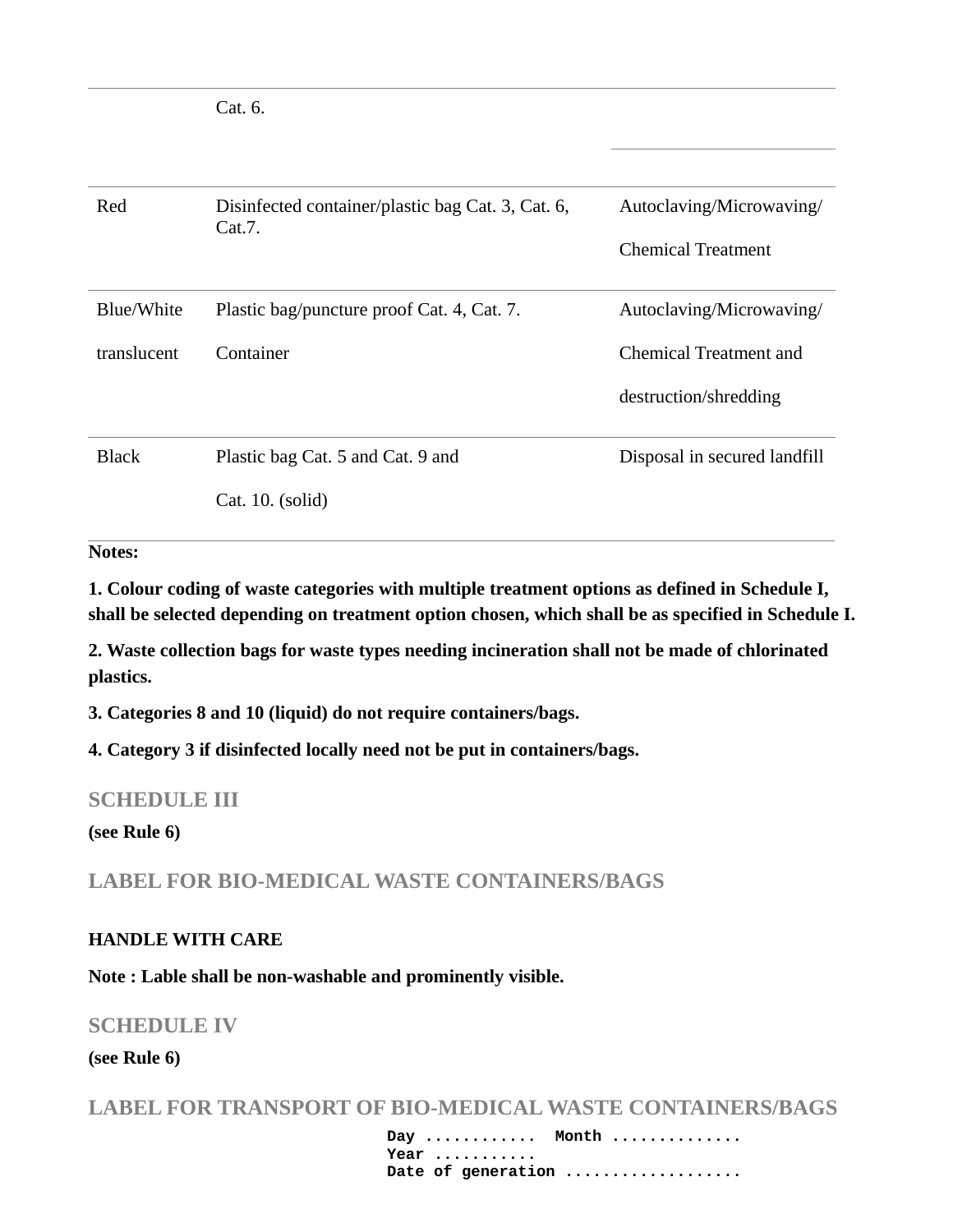**Waste category No ........ Waste class Waste description** Sender's Name & Address **Receiver's Name & Address Phone No ........** 2. **Phone No ............. Telex No .... Telex No ............... Fax No ............... Fax No .................** Contact Person ........ **In case of emergency please contact Name & Address :**

**Phone No. Note : Label shall be non-washable and prominently visible.**

#### **SCHEDULE V**

#### **(see Rule 5 and Schedule 1)**

**STANDARDS FOR TREATMENT AND DISPOSAL OF BIO-MEDICAL WASTES**

#### **STANDARDS FOR INCINERATORS:**

#### **All incinerators shall meet the following operating and emission standards**

#### **A. Operating Standards**

- **1. Combustion efficiency (CE) shall be at least 99.00%.**
- **2. The Combustion efficiency is computed as follows:**

$$
C.E. = \begin{array}{c} \n% CO_{2} \\
C.E. = \n% CO_{2} + % CO\n\end{array} \quad X 100
$$

**3. The temperature of the primary chamber shall be 800 ± 50 deg. C°.** 

**4. The secondary chamber gas residence time shall be at least I (one) second at 1050 ± 50 C°, with minimum 3% Oxygen in the stack gas.** 

#### **B. Emission Standards**

| Parameters |                                                                    |     | Concentration mg/Nm <sup>3</sup> at (12% CO <sub>2</sub> |  |  |
|------------|--------------------------------------------------------------------|-----|----------------------------------------------------------|--|--|
|            | correction)                                                        |     |                                                          |  |  |
|            | (1) Particulate matter                                             | 150 |                                                          |  |  |
|            | (2) Nitrogen Oxides                                                | 450 |                                                          |  |  |
|            | $(3)$ HCI                                                          | 50  |                                                          |  |  |
|            | (4) Minimum stack height shall be 30 metres above ground           |     |                                                          |  |  |
|            | (5) Volatile organic compounds in ash shall not be more than 0.01% |     |                                                          |  |  |

**Note :** 

• **Suitably designed pollution control devices should be installed/retrofitted with the**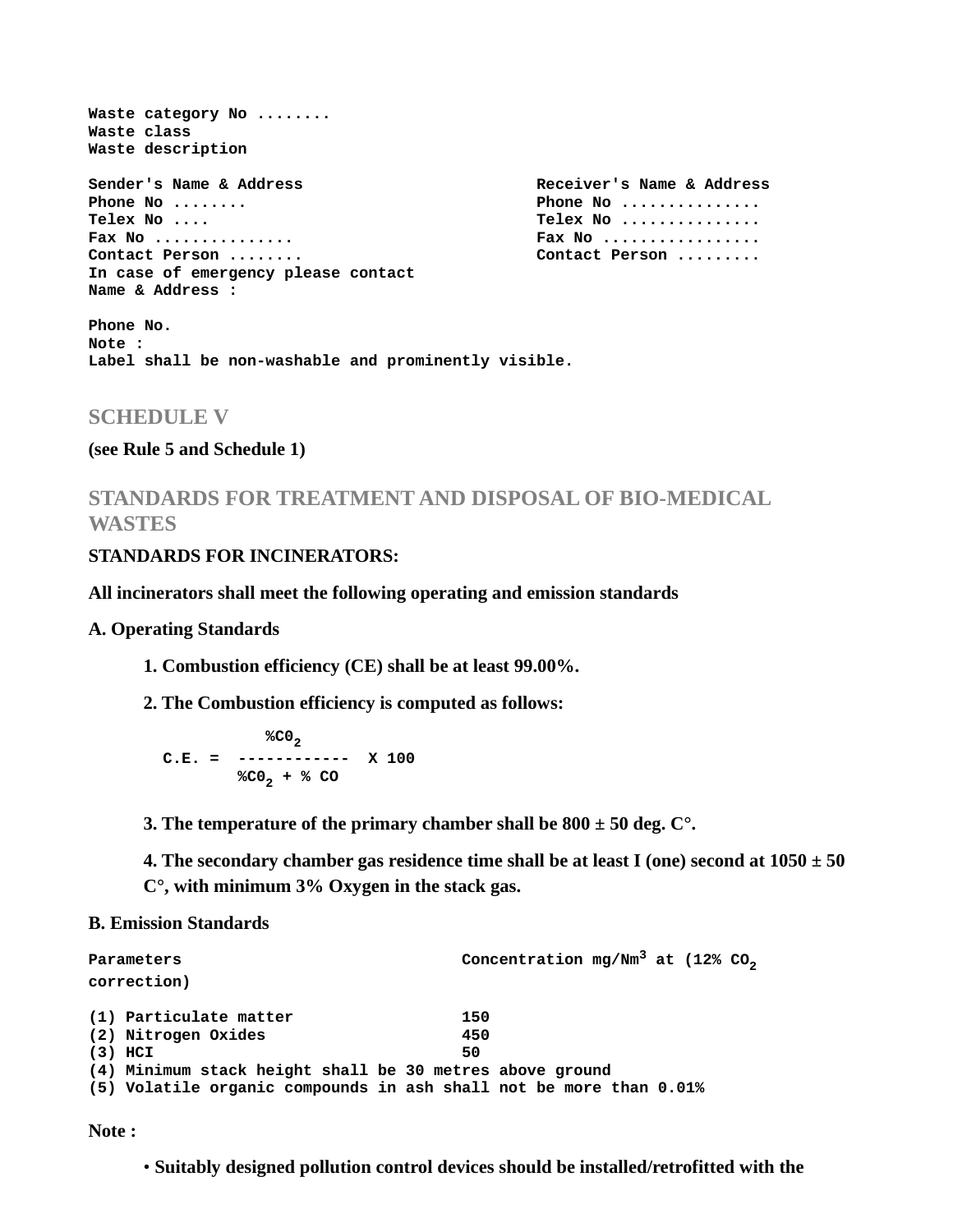**incinerator to achieve the above emission limits, if necessary.** 

• **Wastes to be incinerated shall not be chemically treated with any chlorinated disinfectants.** 

• **Chlorinated plastics shall not be incinerated.** 

• **Toxic metals in incineration ash shall be limited within the regulatory quantities as defined under the Hazardous Waste (Management and Handling Rules,) 1989.** 

• **Only low sulphur fuel like L.D.0dLS.H.S.1Diesel shall be used as fuel in the incinerator.** 

## **STANDARDS FOR WASTE AUTOCLAVING:**

**The autoclave should be dedicated for the purposes of disinfecting and treating bio-medical waste,** 

**(I) When operating a gravity flow autoclave, medical waste shall be subjected to :** 

**(i) a temperature of not less than 121 C' and pressure of 15 pounds per square inch (psi) for an autoclave residence time of not less than 60 minutes; or** 

**(ii) a temperature of not less than 135 C° and a pressure of 31 psi for an autoclave residence time of not less than 45 minutes; or** 

**(iii) a temperature of not less than 149 C° and a pressure of 52 psi for an autoclave residence time of not less than 30 minutes.** 

**(II) When operating a vacuum autoclave, medical waste shall be subjected to a minimum of one pre-vacuum pulse to purge the autoclave of all air. The waste shall be subjected to the following:** 

**(i) a temperature of not less than 121 C° and pressure of 15 psi per an autoclave residence time of not less than 45 minutes; or** 

**(ii) a temperature of not less than 135 C° and a pressure of 31 psi for an autoclave residence time of not less than 30 minutes;** 

**(III) Medical waste shall not be considered properly treated unless the time, temperature and pressure indicators indicate that the required time, temperature and pressure were reached during the autoclave process. If for any reasons, time temperature or pressure indicator indicates that the required temperature, pressure or residence time was not reached, the entire load of medical waste must be autoclaved again until the proper temperature, pressure and residence time were achieved.** 

**(IV) Recording of operational parameters** 

**Each autoclave shall have graphic or computer recording devices which will automatically and continuously monitor and record dates, time of day, load identification number and operating parameters throughout the entire length of the autoclave cycle.** 

**(V) Validation test**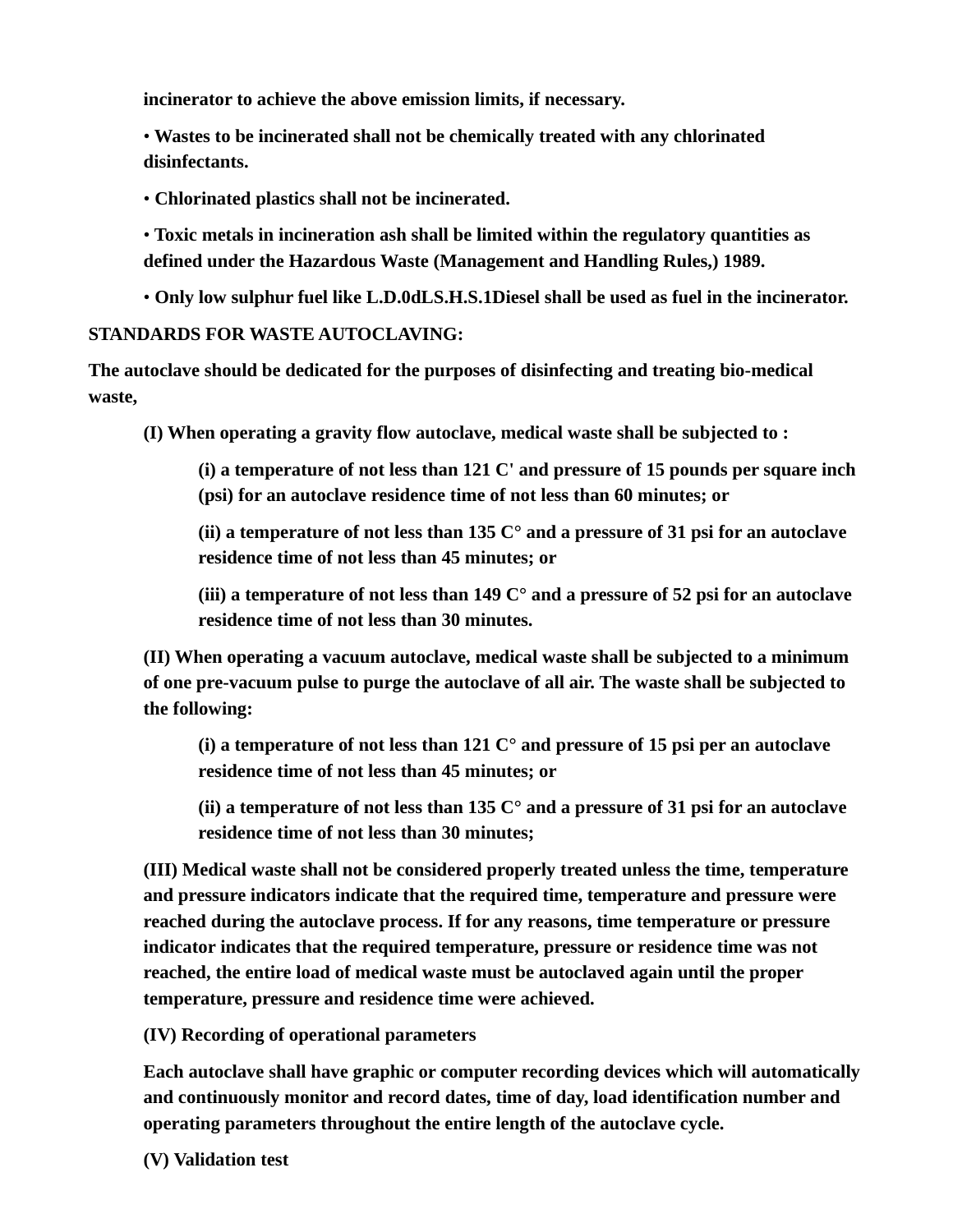**Spore testing :** 

**The autoclave should completely and consistently kill the approved biological indicator at the maximum design capacity of each autoclave unit. Biological indicator for autoclave shall be Bacillus stearothermophilus spores using vials or spore Strips; with at least 1X10<sup>4</sup> spores per millilitre. Under no circumstances will an autoclave have minimum operating parameters less than a residence time of 30 minutes, regardless of temperature and pressure, a temperature less than 121 C° or a pressure less than 15 psi.** 

**(VI) Routine Test** 

**A chemical indicator strip/tape the changes colour when a certain temperature is reached can be used to verify that a specific temperature has been achieved. It may be necessary to use more than one strip over the waste package at different location to ensure that the inner content of the package has been adequately autoclaved** 

#### **STANDARD FOR LIQUID WASTE:**

**The effluent generated from the hospital should conform to the following limits** 

| <b>PARAMETERS</b>    | PERMISSIBLE LIMITS                          |
|----------------------|---------------------------------------------|
| PН                   | $63 - 9.0$                                  |
| Susponded solids     | $100$ mg/l                                  |
| Oil and grease       | 10 $mg/1$                                   |
| <b>BOD</b>           | $30 \, \text{mg}/1$                         |
| <b>COD</b>           | $250$ mg/1                                  |
| Bio-assay test       | 90% survival of fish after 96 hours in 100% |
| $\sim$ ffl $\sim$ m+ |                                             |

**effluent.**

**these limits are applicable to those, hospitals which are either connected with sewers without terminal sewage treatment plant or not connected to public sewers. For discharge into public sewers with terminal facilities, the general standards as notified under the Environment (Protection) Act, 1986 shall be applicable.** 

#### **STANDARDS OF MICROWAVING**

**1 Microwave treatment shall not be used for cytotoxic, hazardous or radioactive wastes, contaminated animal car casses, body parts and large metal items.** 

**2. The microwave system shall comply with the efficacy test/routine tests and a performance guarantee may be provided by the supplier before operation of the limit.** 

**3. The microwave should completely and consistently kill the bacteria and other pathogenic organisms that is ensured by approved biological indicator at the maximum design capacity of each microwave unit. Biological indicators for microwave shall be Bacillus Subtilis spores using vials or spore strips with at least 1 x 101 spores per milliliter.** 

#### **STANDARDS FOR DEEP BURIAL**

**1. A pit or trench should he dug about 2 meters deep. It should be half filled with waste, then covered with lime within 50 cm of the surface, before filling the rest of the pit with**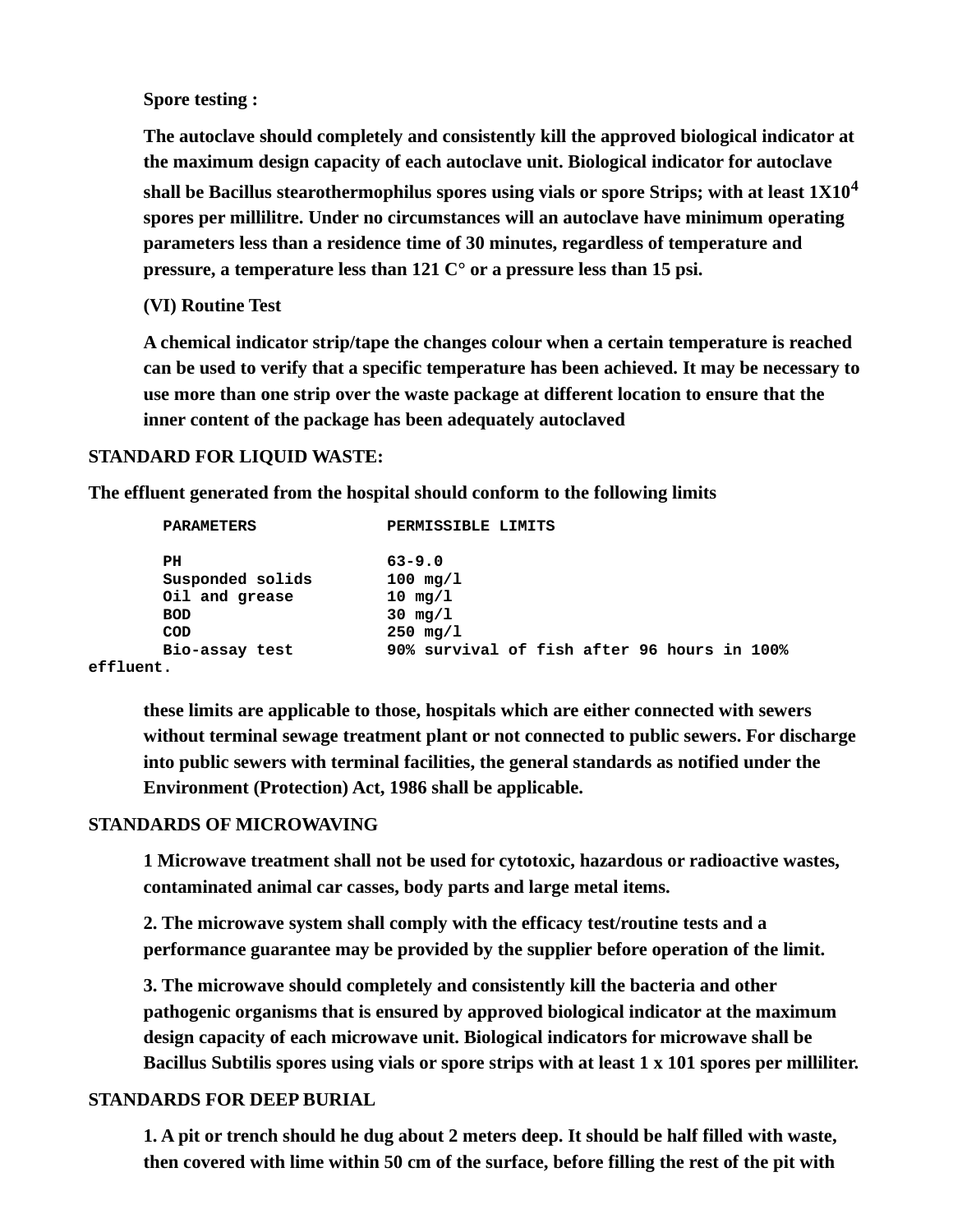**soil.** 

**2. It must be ensured that animals do not have any access to burial sites. Covers of galvanised iron/wire meshes may be used.** 

**3. On each occasion, when wastes are added to the pit, a layer of 10 em of soil shall be added to cover the wastes.** 

**4. Burial must be performed under close and dedicated supervision.** 

**5. The deep burial site should be relatively impermeable and no shallow well should be close to the site.** 

**6. The pits should be distant from habitation, and sited so as to ensure that no contamination occurs of any surface water or ground water. The area should not be prone to flooding or erosion.** 

**7. The location of the deep burial site will be authorised by the prescribed authority.** 

**8. The institution shall maintain a record of all pits for deep burial.** 

## **SCHEDULE VI**

#### **(see Rule 5)**

# **SCHEDULE FOR WASTE TREATMENT FACILITIES LIKE INCINERATOR/ AUTOCLAVE/ MICROWAVE SYSTEM**

**-----------------------------------------------------------------------------------**

| A         |                | Hospitals and nursing homes in towns with population of 30 lakhs           |
|-----------|----------------|----------------------------------------------------------------------------|
|           |                | by 31st December, 1999 or earlier<br>and above                             |
| <b>B.</b> |                | Hospitals and nursing homes in towns with population of below<br>30 lakhs, |
|           |                | (a) with 500 beds and above                                                |
|           |                | by 31st December, 1999 or earlier                                          |
|           |                | (b) with 200 beds and above but less than 500 beds                         |
|           |                | by 31st December, 2000 or earlier                                          |
|           |                | (c) with 50 beds and above but less than 200 beds                          |
|           |                | by 31st December, 2001 or earlier                                          |
|           |                | (d) with less than 50 beds                                                 |
|           |                | by 31st December, 2002 or earlier                                          |
|           | $\mathbf{C}$ . | All other institutions generating bio-medical waste not included           |
|           |                | by 31st December, 2002 or earlier                                          |
|           |                | in A and B above                                                           |
|           |                |                                                                            |
|           |                |                                                                            |

#### **FORM I**

**(see rule 8)**

**APPLICATION FOR AUTHORISATION**

**(To be submitted in duplicate.)**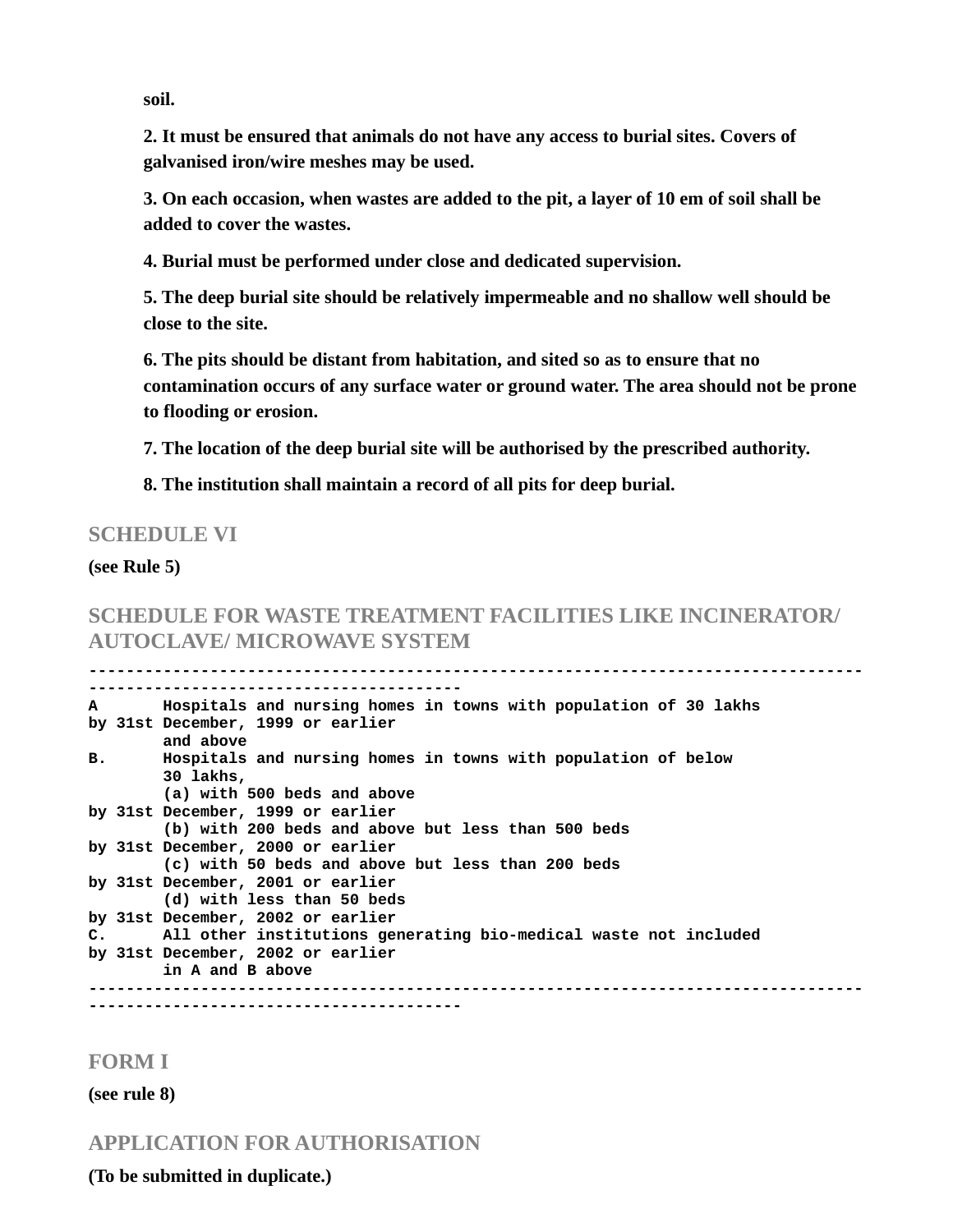**The Prescribed Authority (Name of the State Govt/UT Administration) Address.**

**1. Particulars of Applicant**

**(i) Name of the Applicant (In block letters & in full) (ii) Name of the Institution: Address: Tele No., Fax No. Telex No.**

**2. Activity for which authorisation is sought:**

- **(i) Generation (ii) Collection (iii) Reception (iv) Storage (v) Transportation (vi) Treatment (vii) Disposal**
- **(viii) Any other form of handling**

**3. Please state whether applying for resh authorisation or for renewal: (In case of renewal previous authorisation-number and date) 4.**

**(i) Address of the institution handling bio-medical wastes:** 

**(ii) Address of the place of the treatment facility:** 

**(iii) Address of the place of disposal of the waste:** 

**5.** 

- **(i) Mode of transportation (in any) of bio-medical waste:**
- **(ii) Mode(s) of treatment:**

**6. Brief description of method of treatment and disposal (attach details):** 

**7.** 

- **(i) Category (see Schedule 1) of waste to be handled**
- **(ii) Quantity of waste (category-wise) to be handled per month**

**8. Declaration** 

**I do hereby declare that the statements made and information given above are true to the best of my knowledge and belief and that I have not concealed any** 

**To**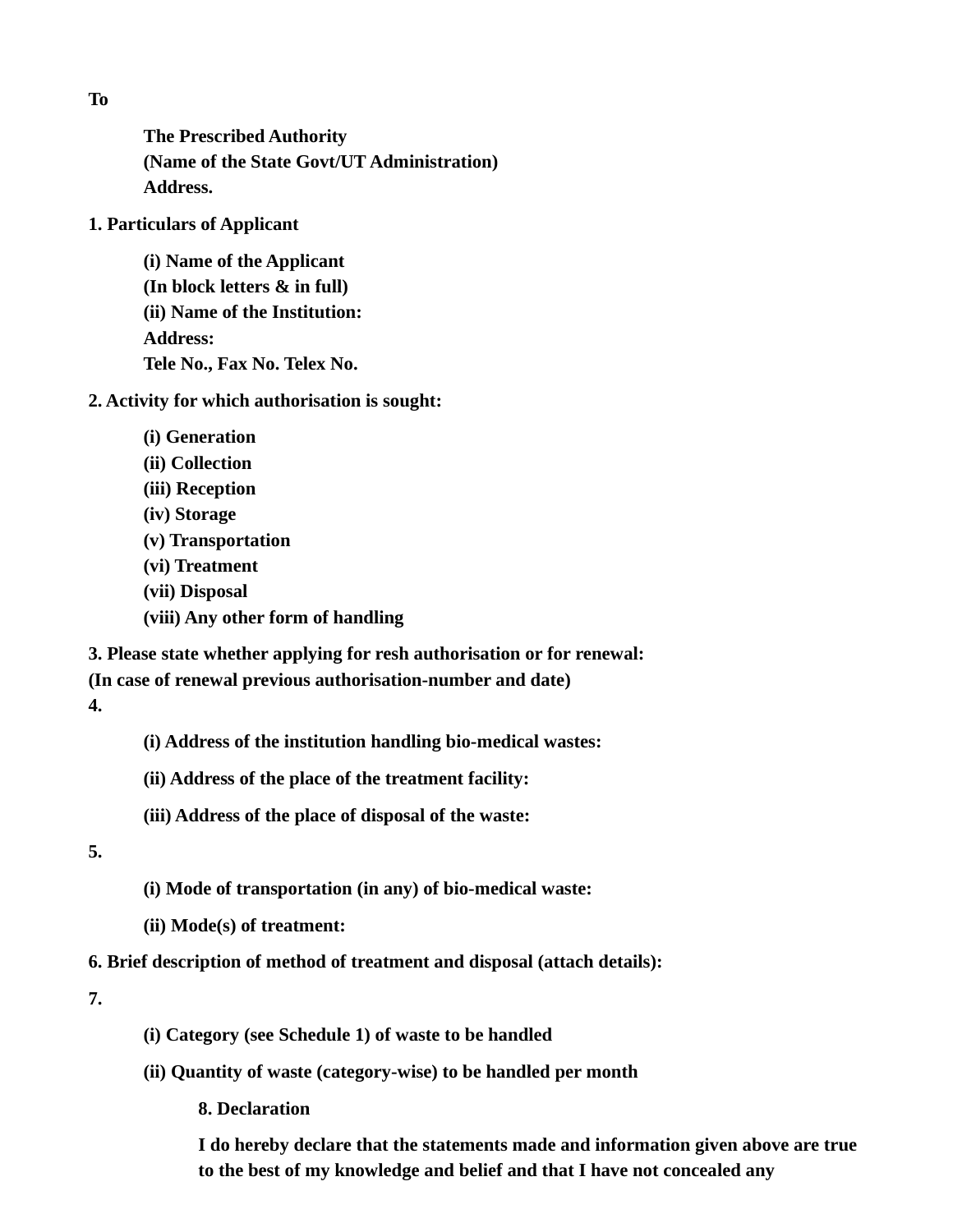**information.** 

**I do also hereby undertake to provide any further information sought by the prescribed authority in relation to these rules and to fulfill any conditions stipulated by the prescribed authority.** 

**Date : Signature of the Applicant** Place : **Designation of the Applicant** 

#### **FORM II**

**(see rule 10)**

#### **ANNUALREPORT**

**(To be submitted to the prescribed authority by 31 January every year).** 

- **1 . Particulars of the applicant:** 
	- **(i) Name of the authorised person (occupier/operator):**
	- **(ii) Name of the institution:**

**Address** 

**Tel. No** 

**Telex No.** 

**Fax No.** 

**2. Categories of waste generated and quantity on a monthly average basis:** 

**3. Brief details of the treatment facility:** 

**In case of off-site facility:** 

**(i) Name of the operator** 

**(ii) Name and address of the facility:** 

**Tel. No., Telex No., Fax No.** 

- **4. Category-wise quantity of waste treated:**
- **5. Mode of treatment with details:**
- **6. Any other information:**

**7. Certified that the above report is for the period from** 

**Date ............................... Signature ........................................... Place.............................. Designation..........................................**